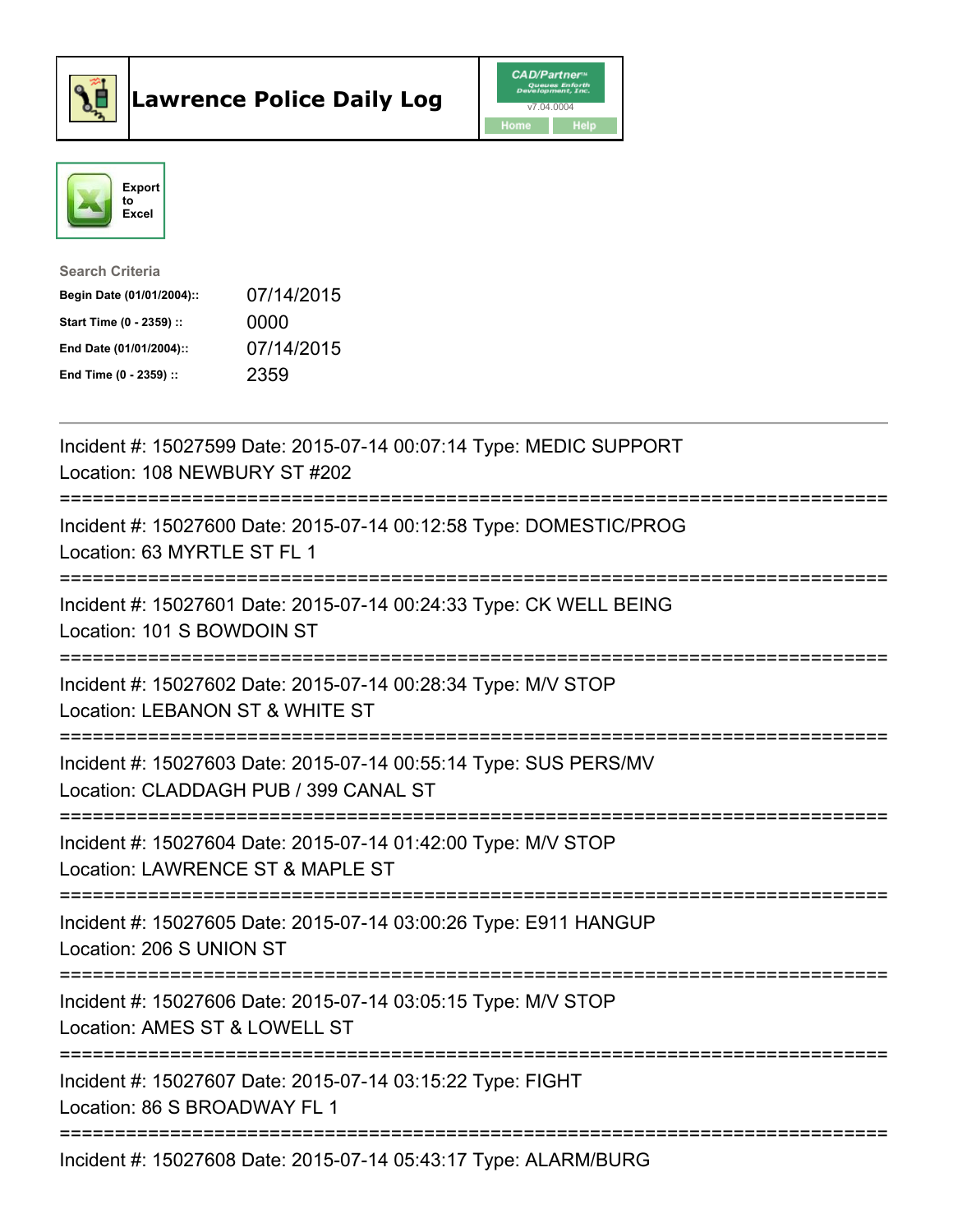Location: 70 STATE ST =========================================================================== Incident #: 15027609 Date: 2015-07-14 06:35:12 Type: LARCENY/PAST

Location: 262 E HAVERHILL ST

===========================================================================

Incident #: 15027610 Date: 2015-07-14 06:48:49 Type: PARK & WALK

Location: BROADWAY

===========================================================================

Incident #: 15027611 Date: 2015-07-14 06:56:45 Type: ALARM/BURG

Location: 1 COMMONWEALTH DR

===========================================================================

Incident #: 15027612 Date: 2015-07-14 07:16:42 Type: WIRE DOWN Location: 150 PARK ST

===========================================================================

Incident #: 15027613 Date: 2015-07-14 07:20:28 Type: CLOSE STREET

Location: BERKELEY ST & JACKSON ST

===========================================================================

Incident #: 15027614 Date: 2015-07-14 07:21:40 Type: M/V STOP

Location: S UNION ST & WINTHROP AV

===========================================================================

Incident #: 15027615 Date: 2015-07-14 07:33:11 Type: CLOSE STREET Location: FOSTER & PARKER

===========================================================================

Incident #: 15027616 Date: 2015-07-14 07:37:39 Type: SUICIDE ATTEMPT

Location: 264 CANAL ST

===========================================================================

Incident #: 15027617 Date: 2015-07-14 07:37:51 Type: M/V STOP

Location: S UNION ST & WINTHROP AV ===========================================================================

Incident #: 15027618 Date: 2015-07-14 07:40:34 Type: A&B PAST

Location: 79 HAWLEY ST FL 1

===========================================================================

Incident #: 15027619 Date: 2015-07-14 08:03:48 Type: CLOSE STREET

Location: BAILEY ST & PARKER ST

===========================================================================

Incident #: 15027620 Date: 2015-07-14 08:05:53 Type: CLOSE STREET

Location: BERKELEY ST & JACKSON ST

===========================================================================

Incident #: 15027621 Date: 2015-07-14 08:28:41 Type: BUILDING CHK

Location: 63 MYRTLE ST

===========================================================================

Incident #: 15027622 Date: 2015-07-14 08:29:54 Type: DRUG VIO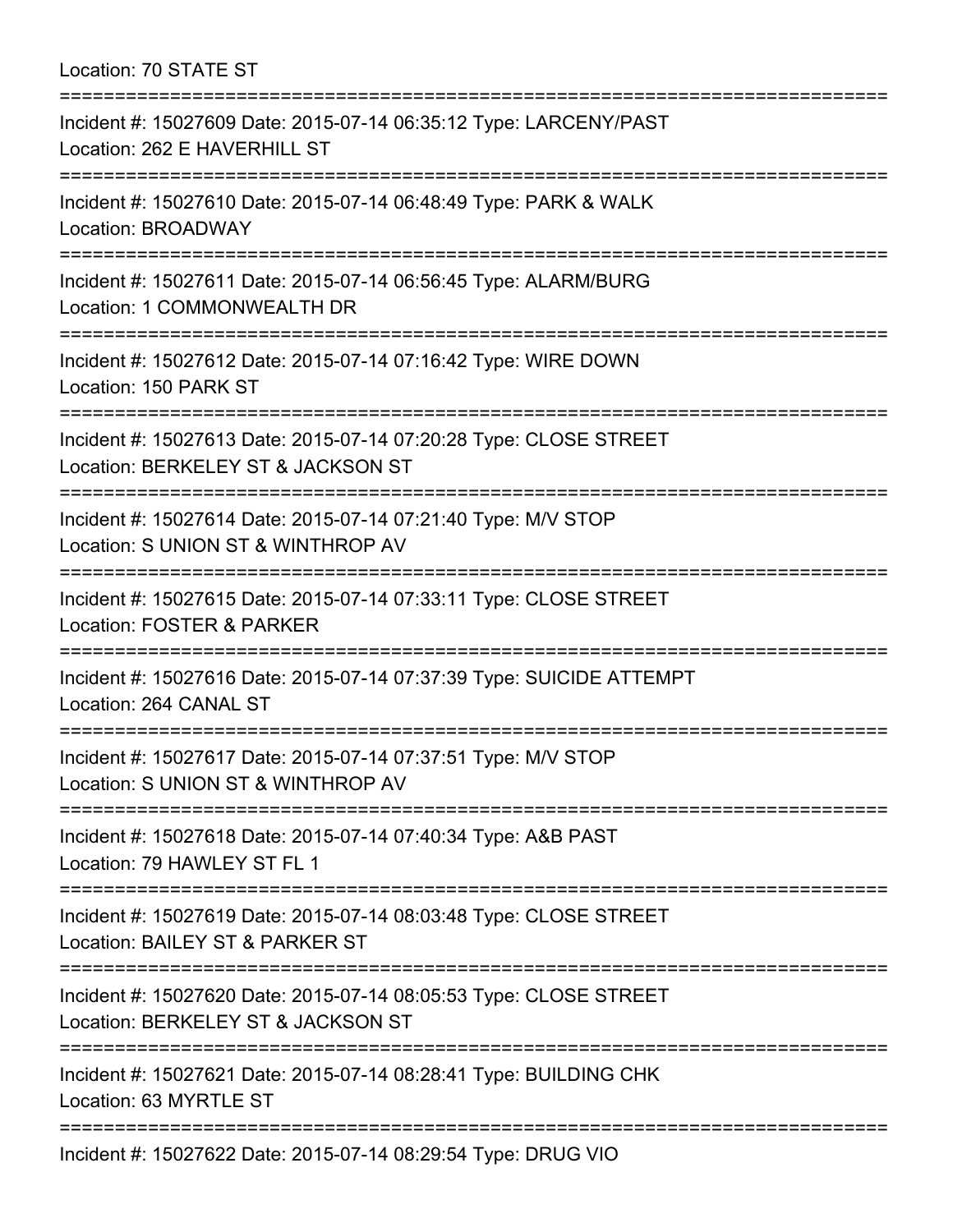| Incident #: 15027623 Date: 2015-07-14 08:50:03 Type: M/V STOP<br>Location: ALMA CT                                           |
|------------------------------------------------------------------------------------------------------------------------------|
| Incident #: 15027624 Date: 2015-07-14 08:54:19 Type: LARCENY/PAST<br>Location: 35 SWAN ST                                    |
| Incident #: 15027625 Date: 2015-07-14 09:08:12 Type: ALARM/BURG<br>Location: IMMIGRANT CITY ARCHIVES / 6 ESSEX ST            |
| Incident #: 15027626 Date: 2015-07-14 09:11:09 Type: DRUG VIO<br>Location: MERRIMACK VIEW CT & WATER ST                      |
| Incident #: 15027627 Date: 2015-07-14 09:17:18 Type: RECOV/STOL/MV<br>Location: 92 BERNARD AV                                |
| Incident #: 15027628 Date: 2015-07-14 09:26:51 Type: ANIMAL COMPL<br>Location: BROADWAY & WATER ST                           |
| Incident #: 15027629 Date: 2015-07-14 09:26:55 Type: INVEST CONT<br>Location: 35 RIDGEWOOD CIR                               |
| Incident #: 15027630 Date: 2015-07-14 09:30:55 Type: SERVE 209A<br>Location: 370 LOWELL ST                                   |
| Incident #: 15027631 Date: 2015-07-14 09:38:31 Type: 209A/SERVE<br>Location: 46 AMESBURY ST                                  |
| Incident #: 15027632 Date: 2015-07-14 09:40:12 Type: MAL DAMAGE<br>Location: ERVING AV & ROBINSON CT                         |
| :================================<br>Incident #: 15027633 Date: 2015-07-14 09:52:41 Type: 209A/SERVE<br>Location: 83 WEST ST |
| Incident #: 15027634 Date: 2015-07-14 09:58:10 Type: INVEST CONT<br>Location: 2 LAWRENCE ST                                  |
| Incident #: 15027635 Date: 2015-07-14 10:04:48 Type: SUS PERS/MV<br>Location: HOBSON ST & OREGON AV                          |
| Incident #: 15027636 Date: 2015-07-14 10:08:37 Type: DISTURBANCE                                                             |

Location: 362 ESSEX ST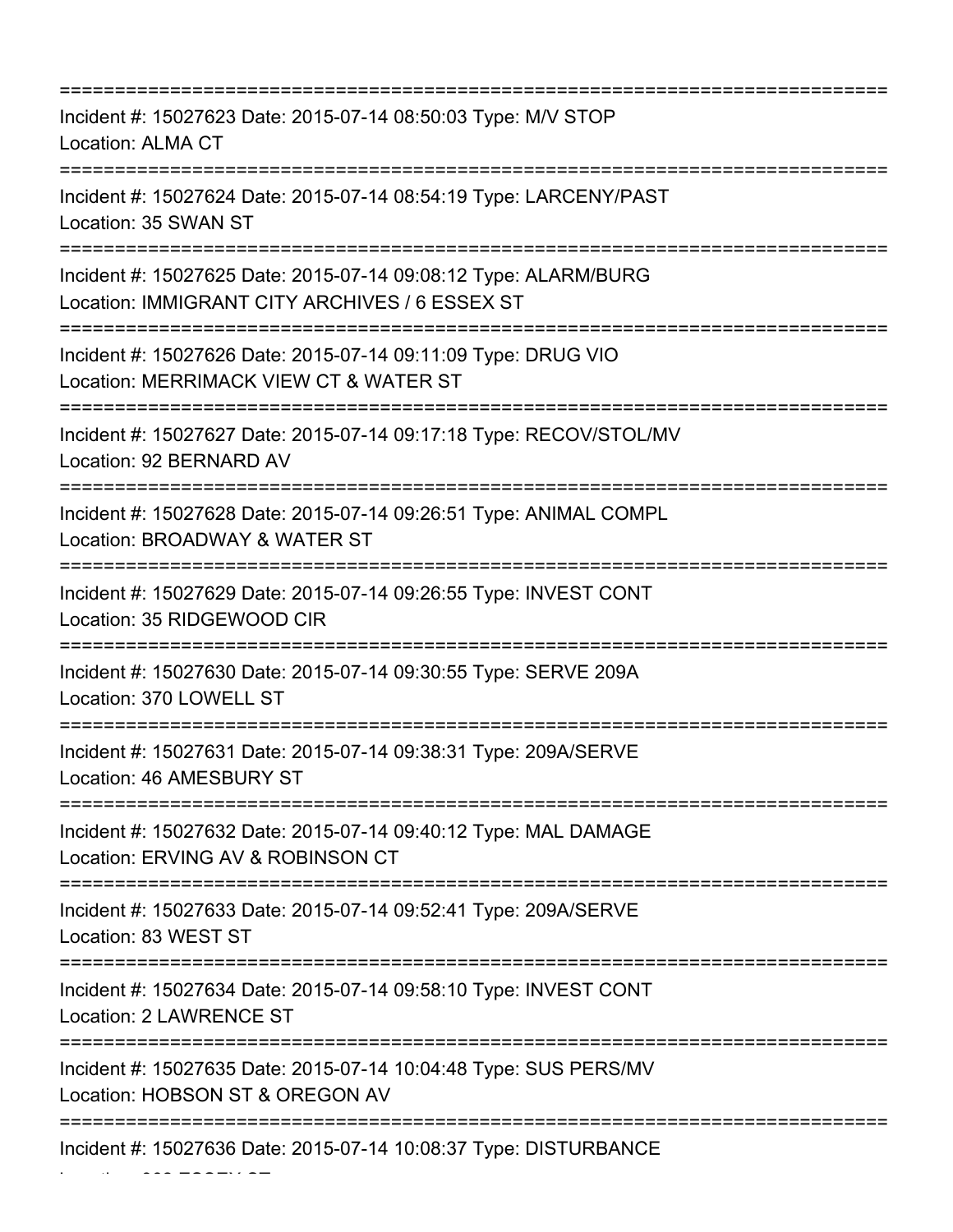| Incident #: 15027637 Date: 2015-07-14 10:17:42 Type: RECOV/STOL/MV<br>Location: 40 YOUNG AV                                                                                                      |
|--------------------------------------------------------------------------------------------------------------------------------------------------------------------------------------------------|
| Incident #: 15027638 Date: 2015-07-14 10:18:57 Type: ALARM/BURG<br>Location: 204 FARNHAM ST<br>=====================================                                                             |
| Incident #: 15027639 Date: 2015-07-14 10:24:58 Type: KEEP PEACE<br>Location: 9 SUMMER ST                                                                                                         |
| Incident #: 15027640 Date: 2015-07-14 10:28:16 Type: 209A/SERVE<br>Location: 112 WATER ST                                                                                                        |
| Incident #: 15027641 Date: 2015-07-14 10:33:27 Type: ALARM/BURG<br>Location: ROSARIO RESD / 38 MAY ST #UNIT A<br>======================================<br>:==================================== |
| Incident #: 15027642 Date: 2015-07-14 10:45:45 Type: STOL/MV/PAS<br>Location: 126 ABBOTT ST                                                                                                      |
| Incident #: 15027643 Date: 2015-07-14 10:54:37 Type: 209A/SERVE<br>Location: 133 OSGOOD ST                                                                                                       |
| Incident #: 15027644 Date: 2015-07-14 11:00:26 Type: ALARM/BURG<br>Location: 30 NORRIS ST                                                                                                        |
| Incident #: 15027645 Date: 2015-07-14 11:07:08 Type: B&E FOLLOW UP<br>Location: 26 HOBSON ST                                                                                                     |
| Incident #: 15027646 Date: 2015-07-14 11:14:27 Type: LARCENY/PAST<br>Location: 109 NEWTON ST                                                                                                     |
| Incident #: 15027647 Date: 2015-07-14 11:15:10 Type: 209A/SERVE<br>Location: 54 ABBOTT ST                                                                                                        |
| Incident #: 15027648 Date: 2015-07-14 11:18:00 Type: 209A/SERVE<br>Location: 36 BOXFORD ST                                                                                                       |
| Incident #: 15027649 Date: 2015-07-14 11:20:41 Type: SUS PERS/MV<br>Location: 403 MERRIMACK VIEW CT                                                                                              |
| Incident #: 15027650 Date: 2015-07-14 11:23:53 Type: MAN DOWN                                                                                                                                    |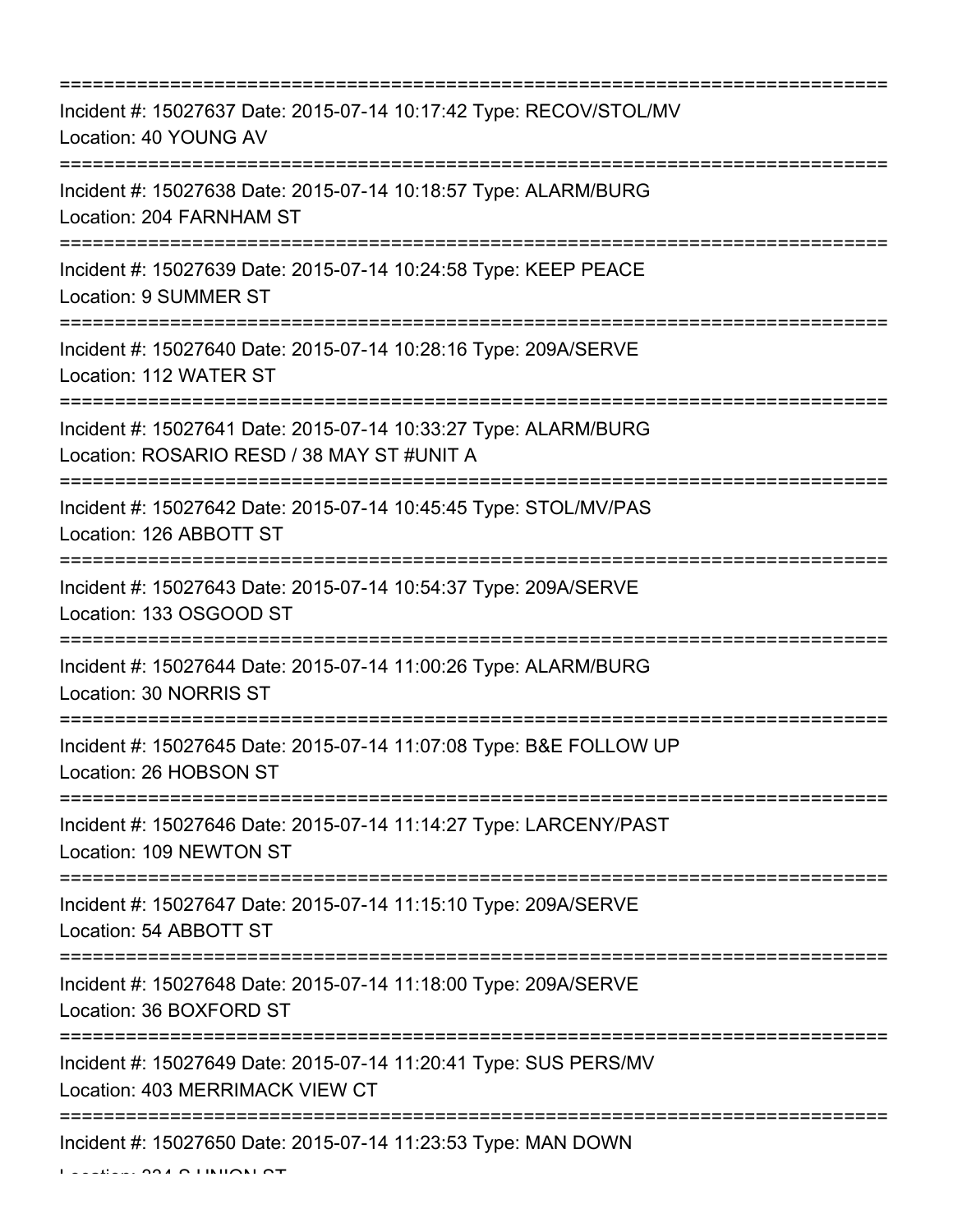| Incident #: 15027651 Date: 2015-07-14 11:26:41 Type: AUTO ACC/NO PI<br>Location: 439 S UNION ST                                  |
|----------------------------------------------------------------------------------------------------------------------------------|
| Incident #: 15027652 Date: 2015-07-14 11:32:52 Type: COURT DOC SERVE<br>Location: 29 DRACUT ST                                   |
| Incident #: 15027653 Date: 2015-07-14 11:39:14 Type: M/V STOP<br>Location: 419 ESSEX ST                                          |
| Incident #: 15027654 Date: 2015-07-14 11:47:35 Type: 209A/SERVE<br>Location: 222 ESSEX ST #209                                   |
| Incident #: 15027655 Date: 2015-07-14 11:51:20 Type: DISTURBANCE<br>Location: MCDONALDS / 50 BROADWAY                            |
| Incident #: 15027656 Date: 2015-07-14 11:54:00 Type: B&E/PAST<br>Location: 216 WALNUT ST                                         |
| Incident #: 15027657 Date: 2015-07-14 12:02:01 Type: MAL DAMAGE<br>Location: 8 PERE MARQUETTE AV                                 |
| Incident #: 15027658 Date: 2015-07-14 12:17:45 Type: TOW OF M/V<br><b>Location: THORNTON AV</b>                                  |
| Incident #: 15027659 Date: 2015-07-14 12:18:06 Type: AUTO ACC/NO PI<br>Location: 433 BROADWAY                                    |
| ======================<br>Incident #: 15027662 Date: 2015-07-14 12:26:15 Type: INVEST CONT<br>Location: LEXINGTON ST & MYRTLE ST |
| Incident #: 15027660 Date: 2015-07-14 12:28:48 Type: MEDIC SUPPORT<br>Location: 143 HIGH ST FL 1ST FL                            |
| Incident #: 15027661 Date: 2015-07-14 12:32:12 Type: A&B PROG<br>Location: 13 THORNTON AV FL 1ST                                 |
| Incident #: 15027663 Date: 2015-07-14 12:36:02 Type: MAL DAMAGE<br>Location: 45 S BOWDOIN ST                                     |
| --------------------<br>=============================<br>Incident #: 15027664 Date: 2015-07-14 13:16:51 Type: M/V STOP           |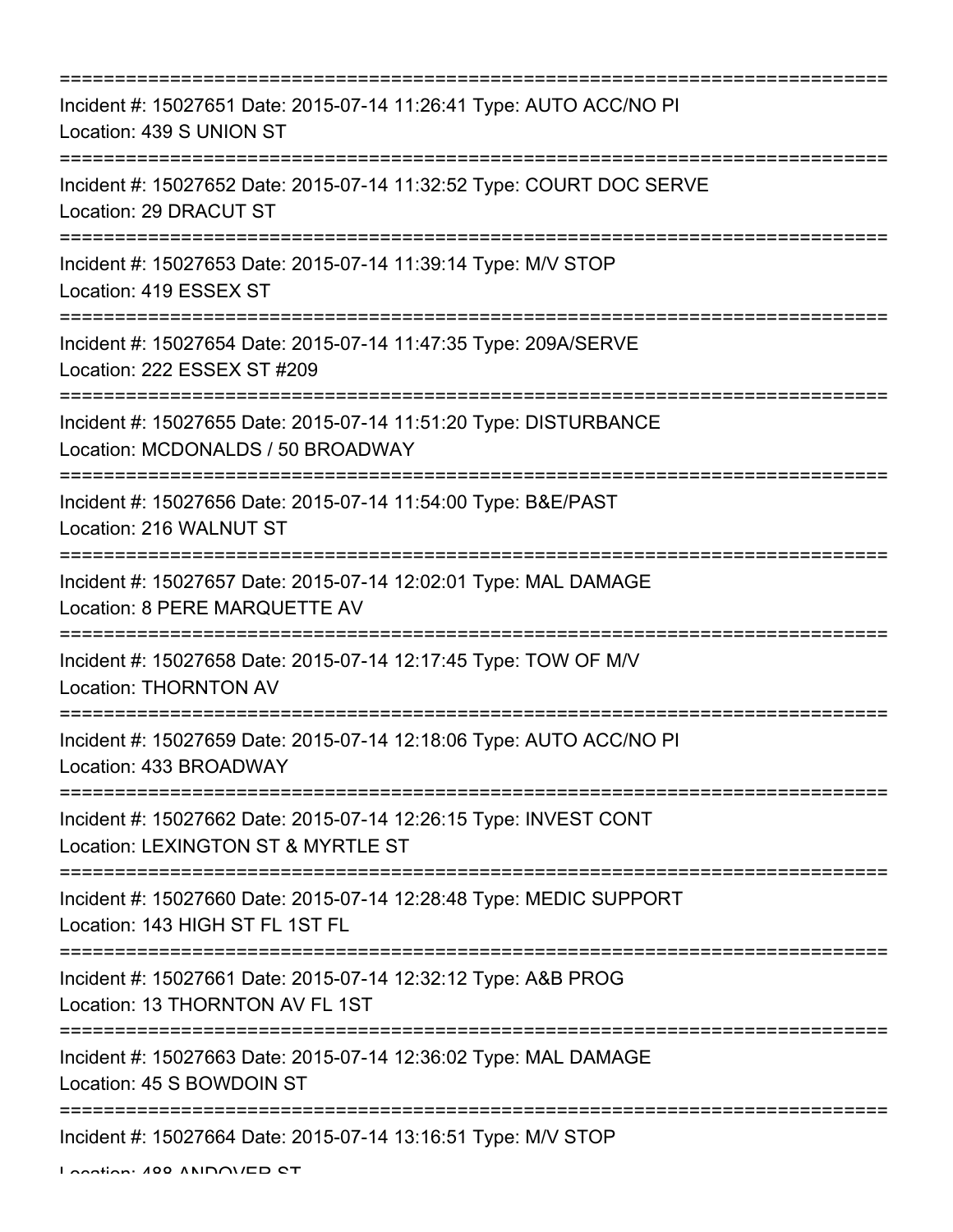| Incident #: 15027665 Date: 2015-07-14 13:34:08 Type: MAN DOWN<br>Location: ONE STOP MARKET / 136 ESSEX ST<br>;=================================== |
|---------------------------------------------------------------------------------------------------------------------------------------------------|
| Incident #: 15027666 Date: 2015-07-14 13:50:33 Type: KEEP PEACE<br>Location: HIGHFIELDS RESIDENTIAL / 18 BELLEVUE ST                              |
| Incident #: 15027667 Date: 2015-07-14 13:56:49 Type: INVESTIGATION<br>Location: 90 LOWELL ST                                                      |
| Incident #: 15027669 Date: 2015-07-14 13:59:25 Type: LARCENY/PAST<br>Location: 35 BELLEVUE ST                                                     |
| Incident #: 15027668 Date: 2015-07-14 14:00:00 Type: AUTO ACC/NO PI<br>Location: 4 CHESTER ST                                                     |
| Incident #: 15027670 Date: 2015-07-14 14:14:17 Type: ALARM/BURG<br>Location: 479 ESSEX ST LLC / 473 ESSEX ST<br>================================= |
| Incident #: 15027671 Date: 2015-07-14 14:18:39 Type: INVEST CONT<br>Location: HAVERHILL ST & MILTON ST                                            |
| Incident #: 15027672 Date: 2015-07-14 14:32:21 Type: LOST PROPERTY<br>Location: 90 LOWELL ST                                                      |
| Incident #: 15027673 Date: 2015-07-14 14:47:23 Type: M/V STOP<br>Location: NEWTON ST & ROWE ST                                                    |
| Incident #: 15027674 Date: 2015-07-14 14:54:46 Type: CK WELL BEING<br>Location: 19 BROOK ST FL 1STFL                                              |
| Incident #: 15027675 Date: 2015-07-14 15:21:24 Type: B&E/PAST<br>Location: 340 HAVERHILL ST                                                       |
| Incident #: 15027676 Date: 2015-07-14 15:27:15 Type: THREATS<br>Location: 2 APPLETON ST #1                                                        |
| Incident #: 15027677 Date: 2015-07-14 15:31:25 Type: STOL/MV/PAS<br>Location: 192 NEWBURY ST                                                      |
| Incident #: 15027678 Date: 2015-07-14 16:05:00 Type: RECOV/STOL/MV<br>Location: 60 ALLEN ST                                                       |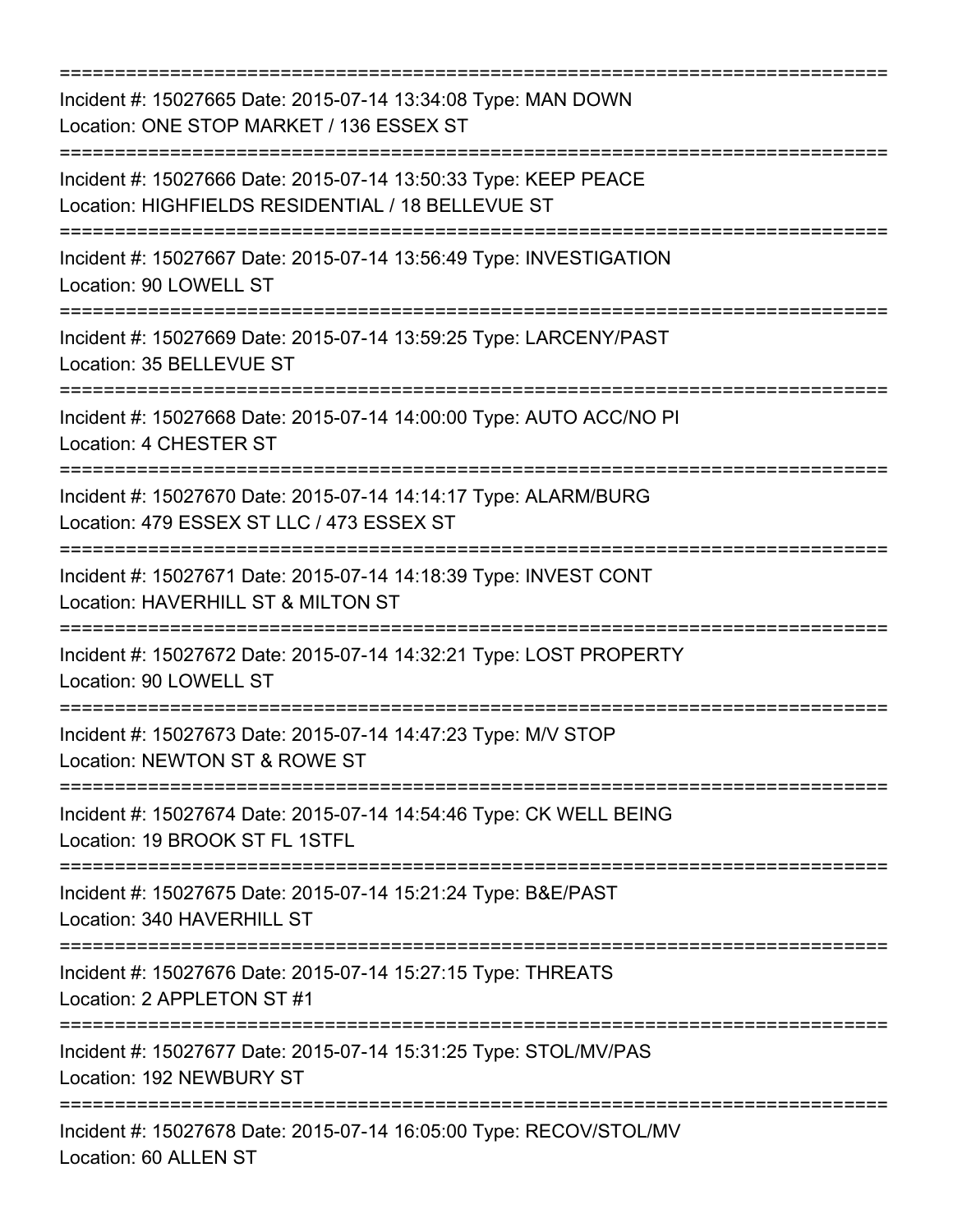| Incident #: 15027679 Date: 2015-07-14 16:14:08 Type: AUTO ACC/NO PI<br>Location: HAFFNERS GAS STATION / 469 HAVERHILL ST     |
|------------------------------------------------------------------------------------------------------------------------------|
| Incident #: 15027680 Date: 2015-07-14 16:14:55 Type: SUS PERS/MV<br>Location: 328 HIGH ST                                    |
| Incident #: 15027682 Date: 2015-07-14 16:41:26 Type: SUS PERS/MV<br>Location: 1 GENERAL ST                                   |
| Incident #: 15027681 Date: 2015-07-14 16:43:08 Type: MAL DAMAGE<br>Location: 25 HALL ST                                      |
| Incident #: 15027683 Date: 2015-07-14 16:57:03 Type: SUS PERS/MV<br>Location: BROADWAY & CROSS ST                            |
| Incident #: 15027684 Date: 2015-07-14 16:58:38 Type: TRANSPORT<br>Location: MANCHESTER ST & WEST ST                          |
| Incident #: 15027685 Date: 2015-07-14 17:08:32 Type: NOISE ORD<br>Location: 101 WESLEY                                       |
| Incident #: 15027686 Date: 2015-07-14 17:09:26 Type: NOISE ORD<br>Location: 99 WESLEY ST                                     |
| Incident #: 15027687 Date: 2015-07-14 17:15:36 Type: ALARM/BURG<br>Location: RESD; MELONIE MALEBUCCHI / 59 ROLLINS ST        |
| Incident #: 15027688 Date: 2015-07-14 17:24:24 Type: UNWANTEDGUEST<br>Location: 262 E HAVERHILL ST #21 FL 3                  |
| Incident #: 15027689 Date: 2015-07-14 17:25:41 Type: DISTURBANCE<br>Location: 33 BROOK ST FL 1                               |
| Incident #: 15027690 Date: 2015-07-14 17:31:29 Type: DOMESTIC/PAST<br>Location: 48 MANCHESTER ST #3 FL 2                     |
| Incident #: 15027691 Date: 2015-07-14 17:45:53 Type: COURT DOC SERVE<br>Location: 76 DORCHESTER ST                           |
| Incident #: 15027692 Date: 2015-07-14 17:51:52 Type: ALARM/BURG<br>Location: 4TH FLOOR - YMCA ADMIN OFFICE / 101 AMESBURY ST |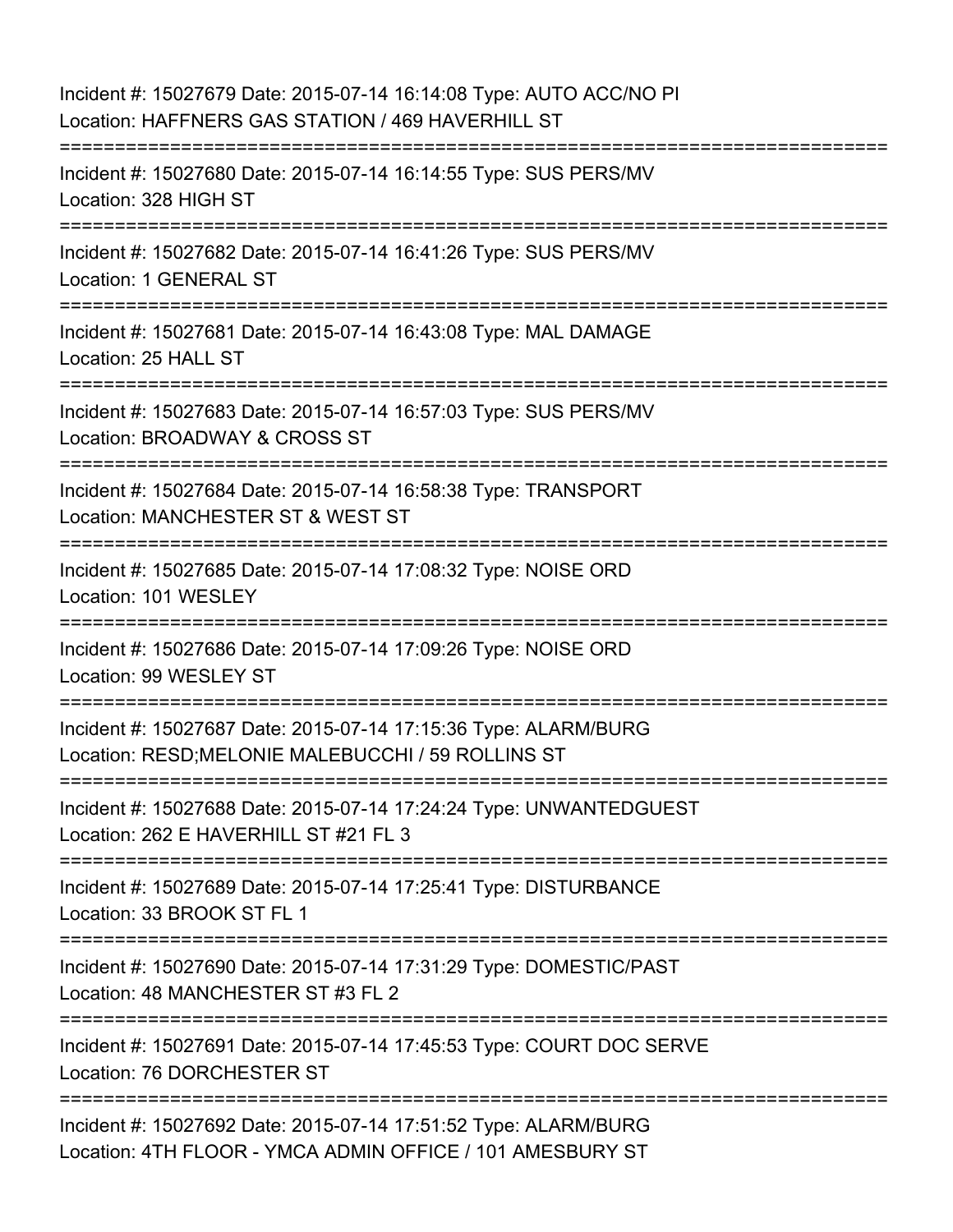Incident #: 15027693 Date: 2015-07-14 17:57:35 Type: SUS PERS/MV Location: 280 MERRIMACK ST =========================================================================== Incident #: 15027694 Date: 2015-07-14 18:03:11 Type: HIT & RUN M/V Location: WATER ST =========================================================================== Incident #: 15027695 Date: 2015-07-14 18:07:13 Type: ALARM/BURG Location: SOUTH LAWRENCE EAST SCHOOL / 165 CRAWFORD ST =========================================================================== Incident #: 15027696 Date: 2015-07-14 18:13:44 Type: 209A/VIOLATION Location: 11 SUMMER ST =========================================================================== Incident #: 15027697 Date: 2015-07-14 18:47:38 Type: PARK & WALK Location: O'NEIL PARK / LAWRENCE ST & OAK ST =========================================================================== Incident #: 15027698 Date: 2015-07-14 19:04:15 Type: DISORDERLY Location: 2 LEXINGTON ST =========================================================================== Incident #: 15027699 Date: 2015-07-14 19:04:44 Type: PARK & WALK Location: SOUTH COMMON / 135 S UNION ST =========================================================================== Incident #: 15027700 Date: 2015-07-14 19:07:34 Type: CHILD ABUSE Location: 10 BEDFORD ST FL 2 =========================================================================== Incident #: 15027701 Date: 2015-07-14 19:34:29 Type: ALARM/BURG Location: LAWRENCE GENERAL HOSPITAL / 25 MARSTON ST =========================================================================== Incident #: 15027702 Date: 2015-07-14 19:38:23 Type: COURT DOC SERVE Location: 56 HANCOCK ST =========================================================================== Incident #: 15027703 Date: 2015-07-14 19:39:36 Type: A&B PAST Location: 38 DORCHESTER ST FL 1 =========================================================================== Incident #: 15027704 Date: 2015-07-14 19:44:08 Type: SUICIDE ATTEMPT Location: 34 DUCKETT AV =========================================================================== Incident #: 15027705 Date: 2015-07-14 19:45:41 Type: M/V STOP Location: WEDGEWOOD RD =========================================================================== Incident #: 15027706 Date: 2015-07-14 19:48:42 Type: UNWANTEDGUEST Location: YMCA / 40 LAWRENCE ST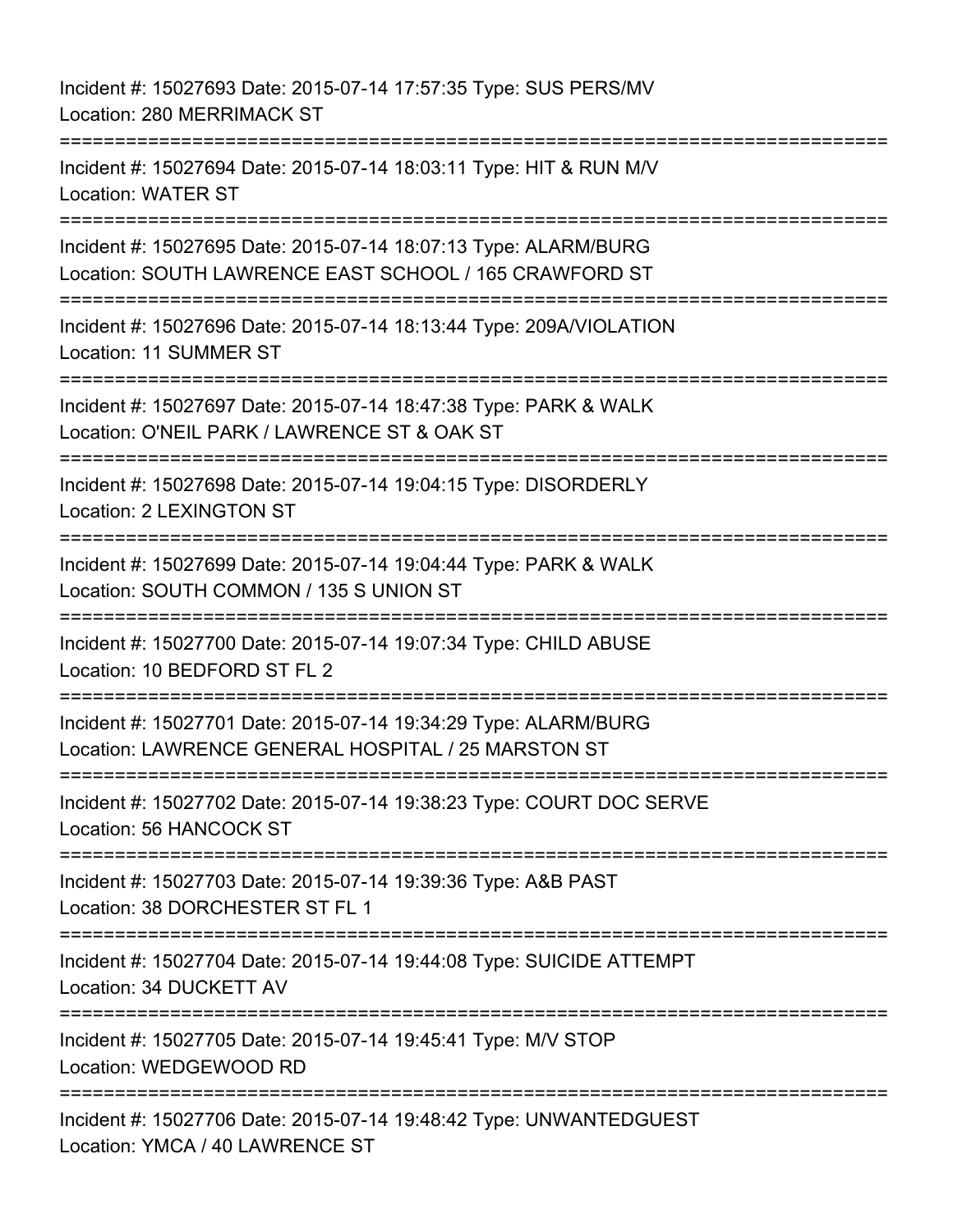Incident #: 15027707 Date: 2015-07-14 19:50:33 Type: SUS PERS/MV Location: E HAVERHILL ST & SARGENT ST =========================================================================== Incident #: 15027708 Date: 2015-07-14 20:01:01 Type: M/V STOP Location: 205 BROADWAY =========================================================================== Incident #: 15027709 Date: 2015-07-14 20:12:03 Type: DISORDERLY Location: 77 SOUTH ST =========================================================================== Incident #: 15027710 Date: 2015-07-14 20:18:27 Type: NOISE ORD Location: 101 WESLEY ST =========================================================================== Incident #: 15027711 Date: 2015-07-14 20:33:42 Type: DISTURBANCE Location: BROADWAY LIQUORS / 434 BROADWAY =========================================================================== Incident #: 15027712 Date: 2015-07-14 20:35:14 Type: VIO CITY ORD Location: 8 E HAVERHILL ST =========================================================================== Incident #: 15027713 Date: 2015-07-14 20:36:21 Type: SUS PERS/MV Location: 50 BROADWAY =========================================================================== Incident #: 15027714 Date: 2015-07-14 20:36:55 Type: MV/BLOCKING Location: PLEASANT PL =========================================================================== Incident #: 15027715 Date: 2015-07-14 20:42:30 Type: A&B D/W PAST Location: LESLIE ST =========================================================================== Incident #: 15027716 Date: 2015-07-14 20:44:01 Type: B&E/MV/PROG Location: BROADWAY & CANAL ST =========================================================================== Incident #: 15027717 Date: 2015-07-14 20:54:17 Type: DISTURBANCE Location: 48 MANCHESTER ST #3 FL 2 =========================================================================== Incident #: 15027718 Date: 2015-07-14 21:08:41 Type: NOISE ORD Location: 36 CANTON ST =========================================================================== Incident #: 15027719 Date: 2015-07-14 21:09:03 Type: VIO CITY ORD Location: LORING ST & SHAWSHEEN RD =========================================================================== Incident #: 15027720 Date: 2015-07-14 21:10:48 Type: THREATS Location: 2 APPLETON ST

===========================================================================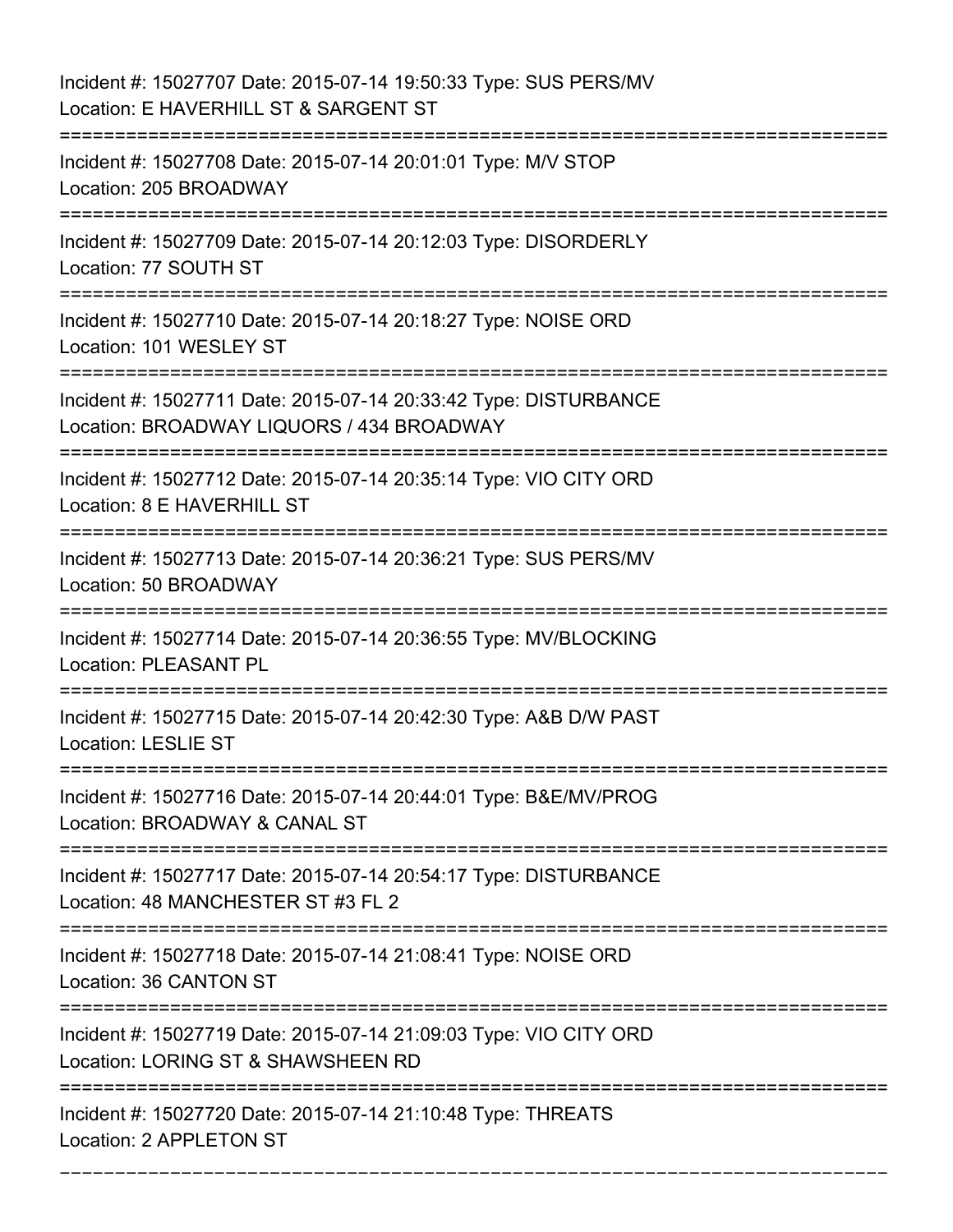| Incident #: 15027721 Date: 2015-07-14 21:22:06 Type: ALARM/BURG<br>Location: US POST OFFICE / 431 COMMON ST                  |
|------------------------------------------------------------------------------------------------------------------------------|
| Incident #: 15027722 Date: 2015-07-14 21:23:12 Type: LOST PROPERTY<br>Location: 419 S UNION ST                               |
| Incident #: 15027723 Date: 2015-07-14 21:33:14 Type: 209A/VIOLATION<br>Location: 333 HAVERHILL ST #1 FL 1                    |
| Incident #: 15027724 Date: 2015-07-14 21:35:39 Type: ALARM/BURG<br>Location: 402 BROADWAY ST FL 1<br>======================= |
| Incident #: 15027725 Date: 2015-07-14 21:48:37 Type: NOISE ORD<br>Location: 24 HILLTOP AV                                    |
| Incident #: 15027726 Date: 2015-07-14 21:49:33 Type: NOISE ORD<br>Location: AMES ST & YALE ST                                |
| Incident #: 15027727 Date: 2015-07-14 21:59:38 Type: M/V STOP<br>Location: AMESBURY ST & METHUEN ST                          |
| Incident #: 15027728 Date: 2015-07-14 22:08:12 Type: FIRE/MV<br>Location: SCHOOL ST<br>=======================               |
| Incident #: 15027729 Date: 2015-07-14 22:10:38 Type: M/V STOP<br>Location: BROADWAY & WHITMAN ST                             |
| Incident #: 15027730 Date: 2015-07-14 22:13:19 Type: SHOTS FIRED<br>Location: 133 PARK ST                                    |
| Incident #: 15027731 Date: 2015-07-14 22:18:45 Type: UNKNOWN PROB<br>Location: 126 PARK ST FL 1                              |
| Incident #: 15027732 Date: 2015-07-14 22:32:35 Type: DISTURBANCE<br>Location: 18 MELROSE ST FL 2                             |
| Incident #: 15027733 Date: 2015-07-14 22:52:27 Type: DISABLED MV<br>Location: 27 LAFAYETTE AV                                |
| Incident #: 15027734 Date: 2015-07-14 23:07:11 Type: DOMESTIC/PAST<br>Location: 66 WATER ST #1                               |
|                                                                                                                              |